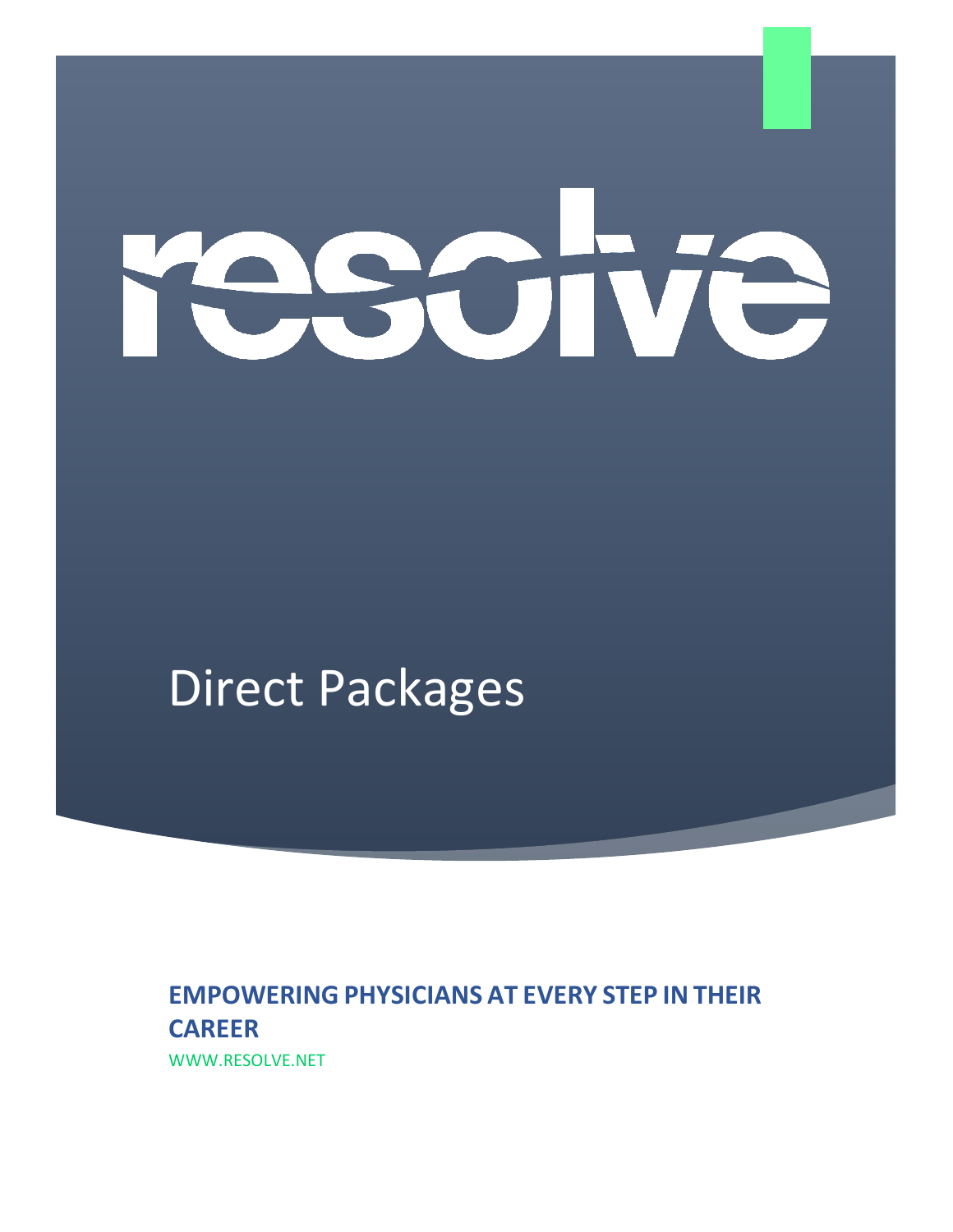### **Direct Premium Paid Packages**

#### *\$99 (PER MONTH 6-MONTH COMMITMENT)*

- 1. 100 employer contacts each month
- 2. MGMA Compensation Data
- 3. J1 Map with all state guidelines and application updates

## **Coaching**

#### *\$999 (ADD ON PLUS THE \$99 MONTHLY PREMIUM FEE)*

J1 Physicians (J1 premium package \$99 - 6-month commitment)

- 1. Initial Needs Assessment to uncover career objectives (1 hour)
- 2. Ongoing strategy calls One 30-minute call per week
- 3. Intro to J1 information and waiver types
- 4. Action plan includes a custom-tailored timeline with goals
- 5. Practice type details education on types that support/don't waivers
- 6. Access and support to the platform
- 7. Access to the J1 Map & State info
- 8. J1 Eligible employer view
- 9. ARC/DRA employer view
- 10. CV/Cover letter assistance
- 11. Full MGMA compensation report
- 12. +60 Contacts per month